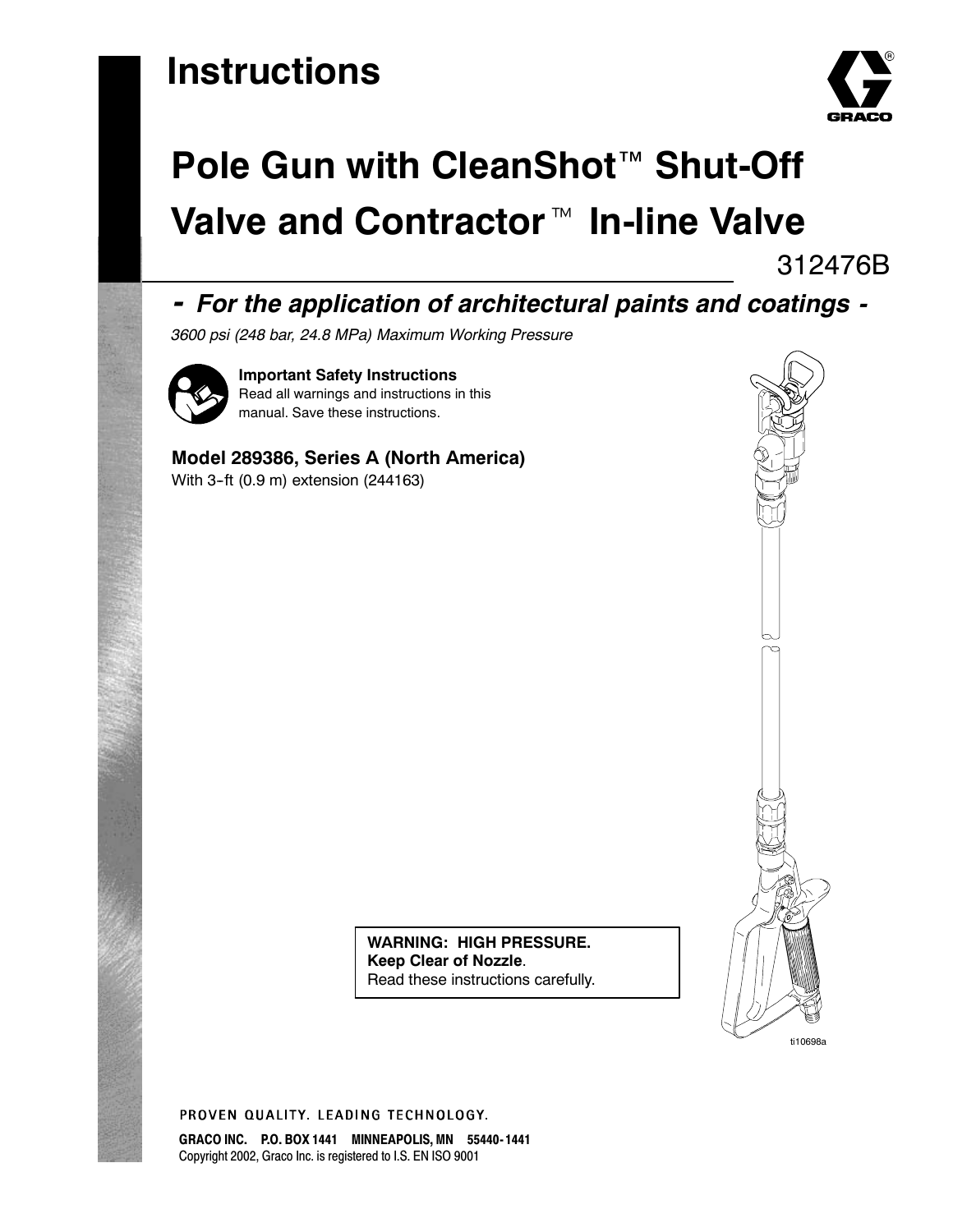# **Symbols**

### **Warning Symbol**

# **WARNING**

This symbol alerts you to the possibility of serious injury or death if you do not follow the instructions. **Caution Symbol**

# **CAUTION**

This symbol alerts you to the possibility of damage to or destruction of equipment if you do not follow the instructions.

The wallet-sized warning card provided with this pole gun should be kept with the operator at all times. The card contains important treatment information should a fluid injection injury occur. Additional cards are available at no charge from Graco Inc.

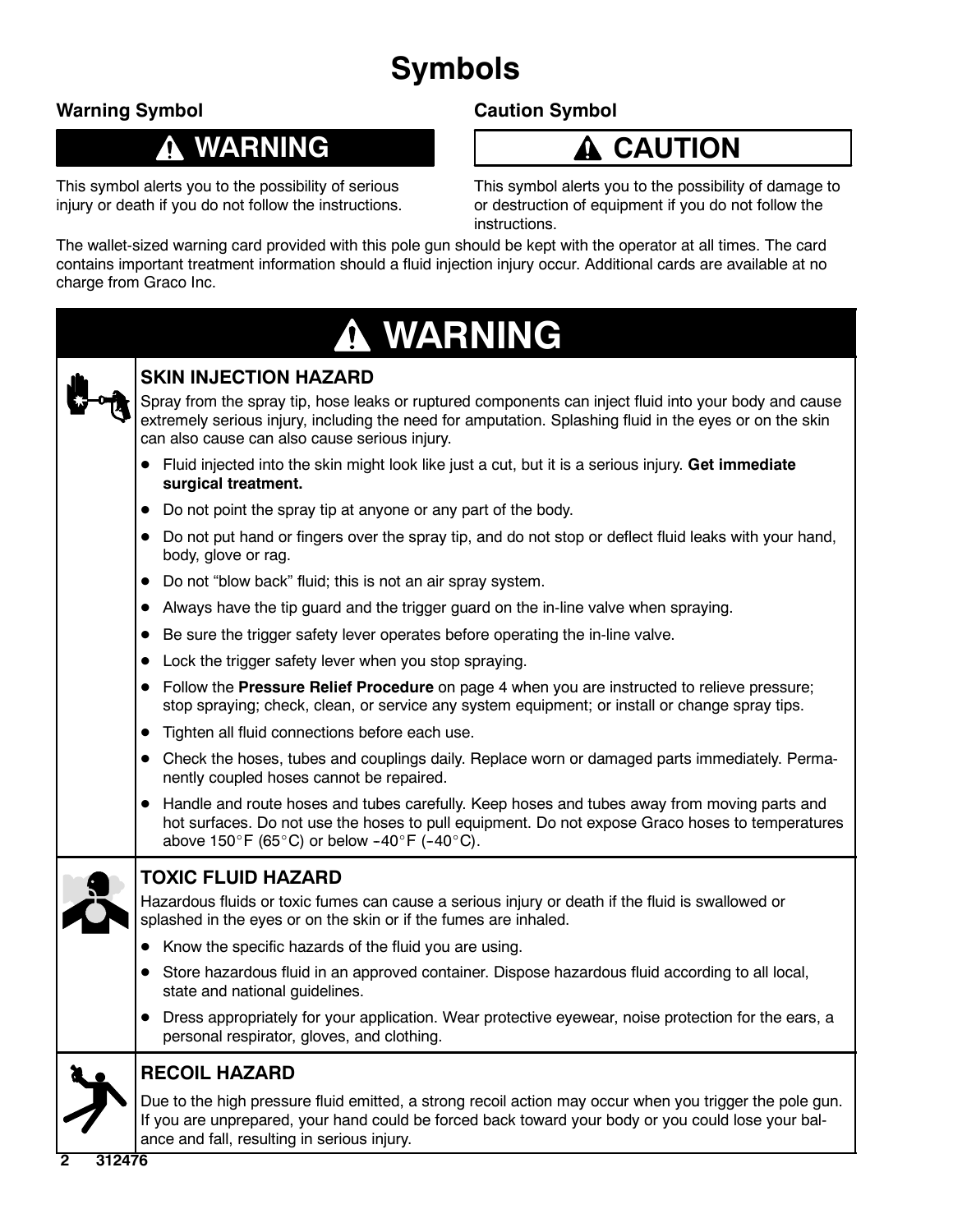# **WARNING**

|                     | <b>FIRE AND EXPLOSION HAZARD</b>                                                                                                                                                                                                                                                                                                                                                                       |
|---------------------|--------------------------------------------------------------------------------------------------------------------------------------------------------------------------------------------------------------------------------------------------------------------------------------------------------------------------------------------------------------------------------------------------------|
|                     | Improper grounding, poor air ventilation, open flames, or sparks can cause a hazardous condition and<br>result in fire or explosion and serious injury.                                                                                                                                                                                                                                                |
|                     | Ground the equipment and the object being sprayed. See Electrical Grounding on page 5.                                                                                                                                                                                                                                                                                                                 |
|                     | Provide fresh air ventilation to avoid the buildup of flammable fumes from solvent or the fluid being<br>sprayed.                                                                                                                                                                                                                                                                                      |
|                     | Extinguish all the open flames or pilot lights in the spray area.                                                                                                                                                                                                                                                                                                                                      |
|                     | Electrically disconnect all the equipment in the spray area.                                                                                                                                                                                                                                                                                                                                           |
|                     | Keep the spray area free of debris, including solvent, rags, and gasoline.                                                                                                                                                                                                                                                                                                                             |
|                     | Do not turn on or off any light switch in the spray area while operating or if fumes are present.                                                                                                                                                                                                                                                                                                      |
|                     | Do not smoke in the spray area.<br>$\bullet$                                                                                                                                                                                                                                                                                                                                                           |
|                     | Do not operate a gasoline engine in the spray area.<br>$\bullet$                                                                                                                                                                                                                                                                                                                                       |
|                     | If there is any static sparking while using the equipment, stop spraying immediately. Identify and<br>$\bullet$<br>correct the problem.                                                                                                                                                                                                                                                                |
|                     | <b>EQUIPMENT MISUSE HAZARD</b>                                                                                                                                                                                                                                                                                                                                                                         |
| <b>INSTRUCTIONS</b> | Equipment misuse can cause the equipment to rupture, malfunction, or start unexpectedly and result<br>in serious injury.                                                                                                                                                                                                                                                                               |
|                     | This equipment is for professional use only.                                                                                                                                                                                                                                                                                                                                                           |
|                     | Read all instruction manuals, tags, and labels before operating the equipment.                                                                                                                                                                                                                                                                                                                         |
|                     | Use the equipment only for its intended purpose. If you are uncertain about the usage, call your<br>distributor.                                                                                                                                                                                                                                                                                       |
|                     | Do not alter or modify this equipment. Use only genuine Graco parts and accessories.<br>$\bullet$                                                                                                                                                                                                                                                                                                      |
|                     | Check the equipment daily. Repair or replace worn or damaged parts immediately.<br>$\bullet$                                                                                                                                                                                                                                                                                                           |
|                     | Do not exceed the maximum working pressure of the lowest rated system component. This equip-<br>$\bullet$<br>ment has a 3600 psi (25 MPa, 248 bar) maximum working pressure.                                                                                                                                                                                                                           |
|                     | Route the hoses away from the traffic areas, sharp edges, moving parts, and hot surfaces. Do not<br>$\bullet$<br>expose Graco hoses to temperatures above 150°F (65°C) or below -40°F (-40°C).                                                                                                                                                                                                         |
|                     | Do not use the hoses to pull the equipment.<br>$\bullet$                                                                                                                                                                                                                                                                                                                                               |
|                     | Use fluids or solvents that are compatible with the equipment wetted parts. See the Technical<br>$\bullet$<br>Data section of all the equipment manuals. Read the fluid and solvent manufacturer's warnings.                                                                                                                                                                                           |
|                     | Fluid hoses must have spring guards on both ends to protect them from rupture caused by kinks or<br>$\bullet$<br>bends near the couplings.                                                                                                                                                                                                                                                             |
|                     | Comply with all applicable local, state and national fire, electrical and other safety regulations.<br>$\bullet$                                                                                                                                                                                                                                                                                       |
|                     | Wear hearing protection when operating this equipment.                                                                                                                                                                                                                                                                                                                                                 |
|                     | <b>HAZARD OF USING FLUIDS CONTAINING HALOGENATED HYDROCARBONS</b><br>Never use 1,1,1-trichloroethane, methylene chloride, other halogenated hydrocarbon solvents or fluids<br>containing such solvents in this equipment. Such use could result in a serious chemical reaction, with<br>the possibility of explosion, which could cause death, serious injury and/or substantial property dam-<br>age. |
|                     | Consult your fluid suppliers to ensure that the fluids being used are compatible with aluminum and zinc<br>parts.                                                                                                                                                                                                                                                                                      |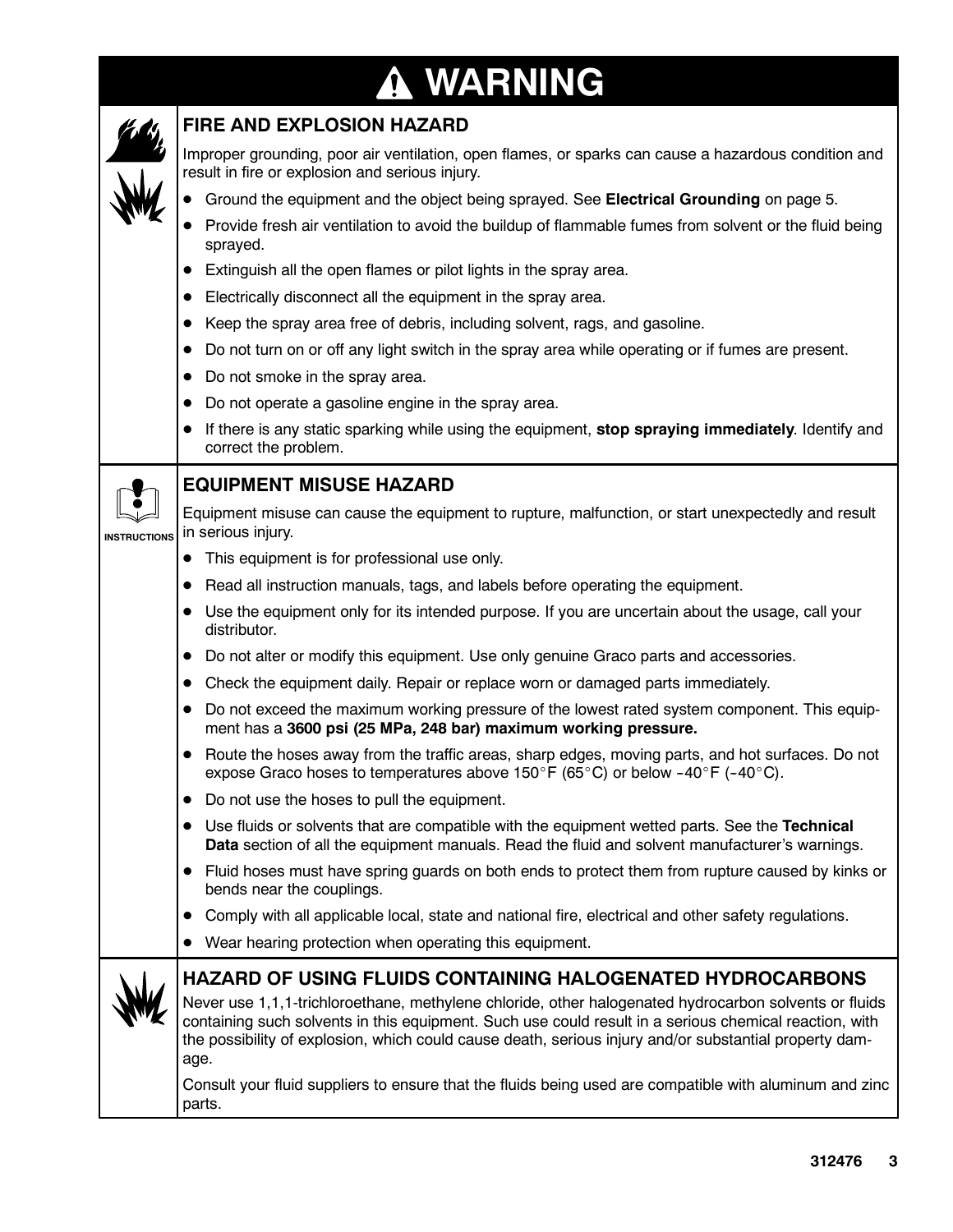# **Installation**

### **Installation**

- 1. Connect grounded fluid hose to the Contractor In-line valve.
- 2. Connect 3-ft extension to in-line valve. Use a wrench to tighten.
- 3. Connect the CleanShot Shut-off Valve. Use a wrench to tighten.

NOTE: Be sure seals (33 and 34) are in place in the in-line valve and shut-off valve before connecting the extension. Page 13.

4. Without the spray tip installed, start sprayer; turn the knob on the CleanShot Shut-Off Valve counter--clockwise to the flush position; flush and prime according to sprayer instructions.

**NOTE:** The Contractor In-line valve can be used as an airless spray gun by attaching a HandTite™ Guard and  $RAC^{\circledR}$  IV Switch Tip.



Relieve the pressure following the **Pressure Relief Procedure** below.

### **Pressure Relief Procedure**

# **WARNING**

### **INJECTION HAZARD**

To reduce the risk of serious injury, including fluid injection, splashing in the eyes or on skin, or injury from moving parts, always follow this procedure when you stop spraying; check or service any part of spray

system; or install, clean, or change the spray tip.

- 1. Put in-line valve trigger safety lever in SAFETY ON position. Fig. 1.
- 2. Shut off power supply to pump. Open all air bleed valves in system.
- 3. Put in-line valve trigger safety lever in SAFETY OFF position. Fig. 1.
- 4. Rotate the spray valve knob counter-clockwise to the out/flush position. Fig. 2.
- 5. Hold metal part of pole gun firmly to side of *grounded* metal waste container. Trigger in-line valve to relieve pressure.
- 6. Put in-line valve trigger safety lever in SAFETY ON position. Fig. 1.
- 7. Open pump drain valve to help relieve fluid pressure in pump, hose, and pole gun. Triggering inline valve to relieve pressure may not be sufficient. Have container ready to catch drainage.
- 8. Leave drain valve open until you are ready to spray again.

*If you suspect that the spray tip or hose is completely clogged or that pressure has not been fully relieved after following the steps above, V*ERY SLOWLY loosen the tip guard retaining nut (Fig. 3) or hose end coupling and relieve pressure gradually, then loosen completely. Then clear tip or hose obstruction.

9. Install spray tip.

### **Required Accessories**

# **WARNING**



### **INJECTION HAZARD**

Your spray system must have a bleedtype master air valve and a fluid drain valve. They help reduce the risk of seri-

ous injury, including fluid injection, splashing in the eyes or on the skin, or injury from moving parts, if you are adjusting or repairing the pump or pole gun.

- The *bleed-type master air valve* (air-powered pumps only) relieves air trapped between the valve and pump after the air regulator is shut off. Trapped air can cause the pump to cycle unexpectedly.
- The *fluid drain valve* assists in relieving fluid pressure in the displacement pump, hose and pole gun. Triggering the in-line valve to relieve pressure may not be sufficient.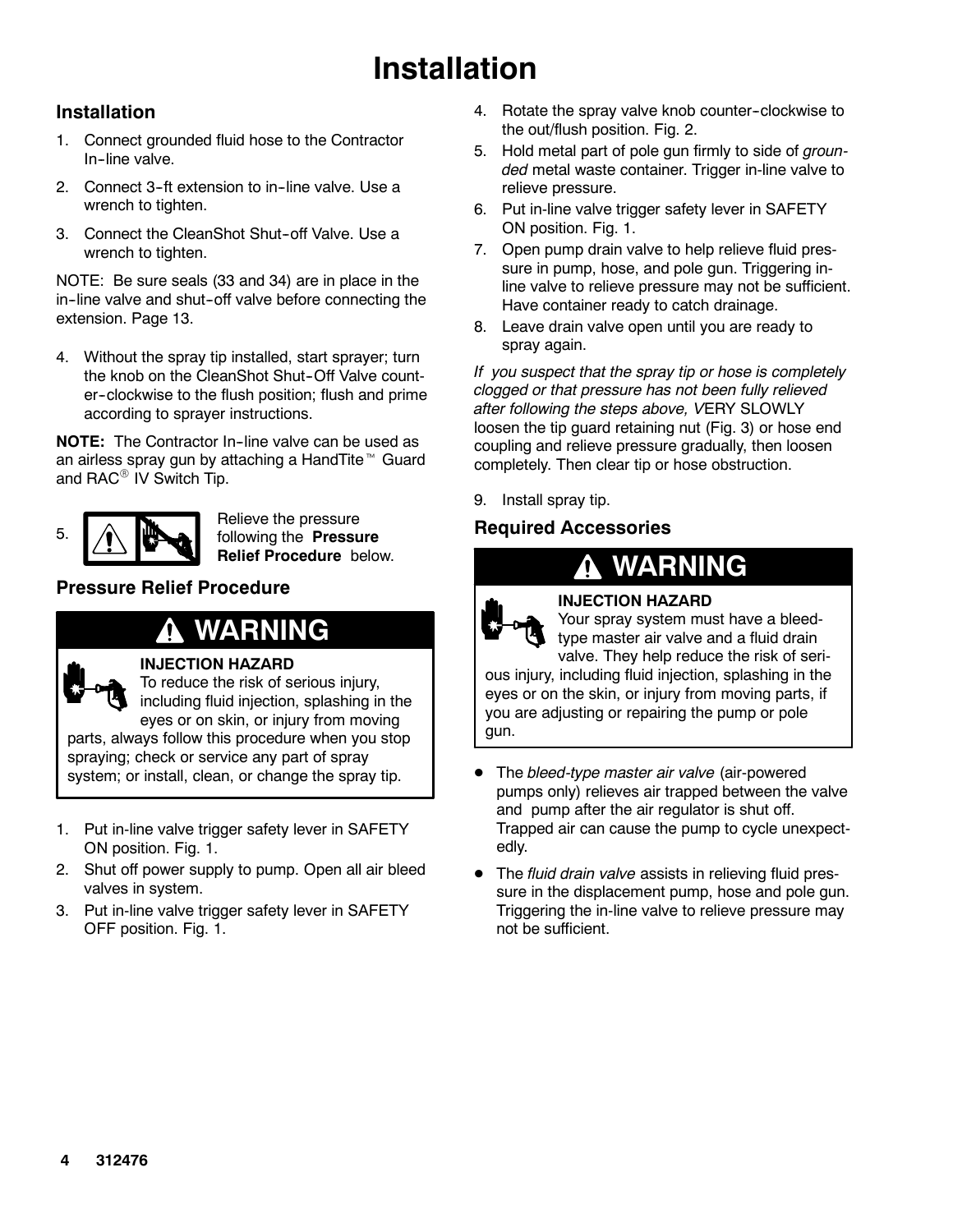# **Installation**

### **Electrical Grounding**



# **WARNING**

### **FIRE AND EXPLOSION HAZARD**

Improper grounding could cause static sparking, which could cause a fire or explosion. To reduce the risk of property damage or serious injury, follow the grounding instructions below.

- D Read and follow the warnings in **Fire and Explosion Hazard** on page 3.
- $\bullet$  Provide electrical grounding continuity throughout the entire spray system as instructed below.
- $\bullet$  Have a trained and qualified person perform all electrical wiring.
- Comply with all applicable local, state, and national fire, electrical, and other regulations.

The following grounding instructions are minimum requirements for a system. Your system may include other equipment or objects that must be grounded. Check your local electrical code for detailed grounding instructions for your area and type of equipment. Your system must be connected to a true earth ground.

- Ground the **pump or sprayer** as instructed in its separate manual.
- **•** Ground the air compressor or hydraulic power **supply** according to the local electrical code and the manufacturer's recommendations.
- D Use electrically conductive **fluid hoses** with a maximum combined hose length of 500 feet (150 m) to ensure grounding continuity.
- **•** Ground the **pole gun** by connecting it to a properly grounded fluid hose and pump or sprayer.
- D Ground the **fluid supply container**, **object being sprayed, all solvent pails used when flushing** according to the local electrical code**.** Use only metal pails, which are conductive. Do not place the pail on a non-conductive surface, such as paper or cardboard, which interrupts the grounding continuity.
- **•** To maintain grounding continuity when flush**ing or relieving pressure***,* always hold a metal part of the pole gun firmly to the side of a *grounded* metal pail, then trigger the in-line valve.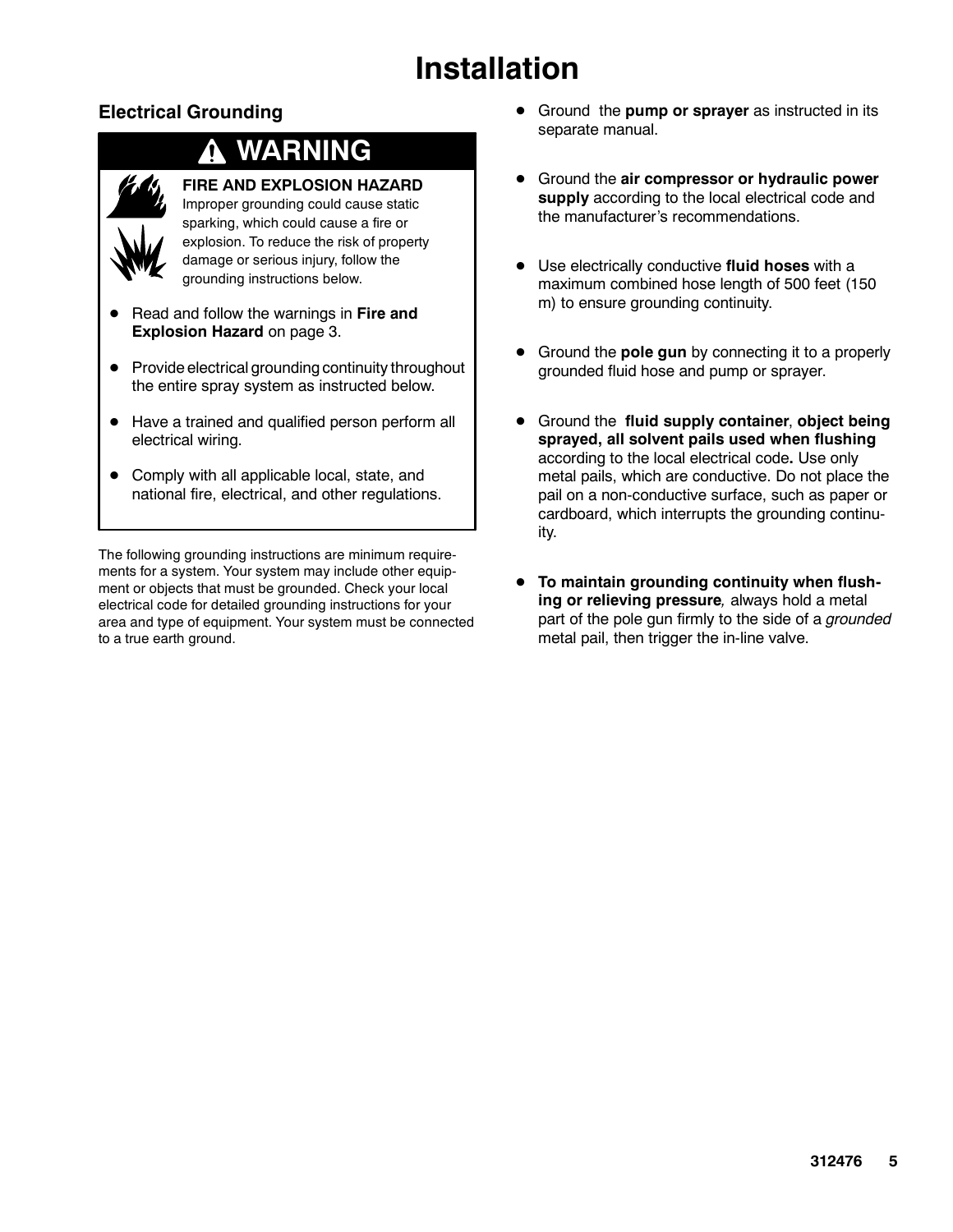

### **WARNING** Ţ.

### **INJECTION HAZARD**

To reduce the risk of a fluid injection injury, do not operate the pole gun with the tip guard or trigger guard removed.

### **In-Line Gun Trigger Safety Lever**

For SAFETY ON position, rotate trigger safety lever so it is in line with trigger. For SAFETY OFF position, flip safety lever so it is 90° to trigger. Fig. 1.

**NOTE:** In the SAFETY ON position the lever sits in a detent which holds it in place.



### **Fig. 1**

### **Using the CleanShot Shut-Off Valve**

The CleanShot Shut-Off Valve provides two settings: SPRAY and FLUSH. The valve is factory set to the SPRAY position for spraying at pressures above 700 psi (4.8 MPa, 48 bar). Rotate the valve knob counter- clockwise to the FLUSH position for flushing, cleaning, priming and relieving pressure. The FLUSH position is also used for low pressure spraying applications below 1000 psi (6.9 MPa, 69 bar). Fig. 2.

### **Startup**

1. Start pump. Adjust fluid pressure so spray is completely atomized. Always use lowest pressure that gets desired results. Higher pressure may not improve spray pattern and causes premature tip and pump wear.

**NOTE:** The spray tip orifice size and spray angle determine the coverage and size of the pattern. When more coverage is needed, use a larger spray tip rather than increasing the fluid pressure.



If adjusting the pressure does not give a good spray pattern, try another size tip. **Relieve the pressure** before you change the spray tip.

3. Use full-open, full-close trigger action. Hold tip at a right angle to the work surface, about 14 inches (350 mm) away. Do not swing pole gun in arcs. Practice to find the best length and speed of stroke.

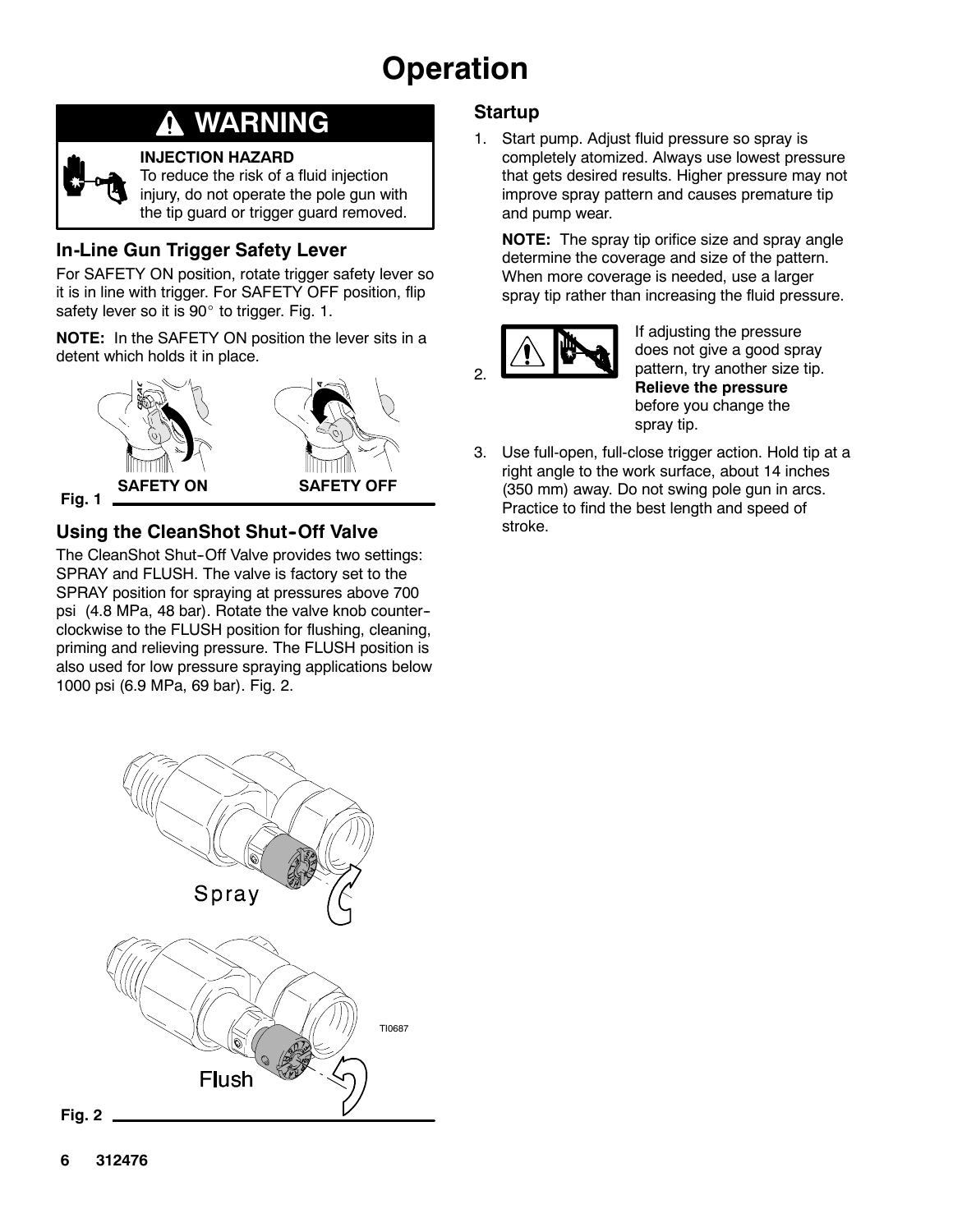### **Changing Spray Pattern Orientation**

### **WARNING**



To reduce the risk of a fluid injection injury, never spray without the tip guard.

The orientation of the tip guard indicates the orientation of the spray pattern.

- 1. Put in-line gun trigger safety lever in SAFETY ON position. Fig. 1.
- 2. Turn the tip guard by hand to change the orientation. Fig. 3.

**NOTE:** You may have to loosen the retaining nut to turn the tip guard by hand.



# **A CAUTION**

The openings in the tip guard are designed to reduce paint buildup on the guard while spraying. Any damage to the sharp edges of the openings causes paint to collect at that area. To avoid damaging the tip guard, do not hang the pole gun by the tip guard.

### **Clearing a Clogged Spray Tip**

Frequently during the job and at the end of each workday, **relieve the pressure** and manually clean the tip with a solvent-soaked brush. Frequent cleaning helps keep fluid buildup from drying and clogging the spray tip.



Use the Reversible Spray Tip to quickly clear clogs as follows:

- 1. Put in-line gun trigger safety lever in SAFETY ON position. Fig. 1.
- 2. Rotate arrow-shaped handle (Fig. 4) to UNCLOG position.
- 3. Put in-line valve trigger safety lever in SAFETY OFF position, and trigger in-line valve into pail or onto ground to remove clog. Fig. 1.
- 4. Put in-line valve trigger safety lever in SAFETY ON position (Fig. 1), and rotate arrow-shaped handle (Fig. 4) to SPRAY position.

If spray tip is still clogged, relieve the pressure by following the **Pressure Relief Procedure** on page 4 and manually clean it. To reduce tip clogs, strain the fluid you are spraying.



### **INJECTION HAZARD**

To reduce risk of an injection or splashing fluid in eyes or on skin, follow these precautions before you remove,

clean, or change a spray tip or tip guard.

- $\bullet$  Do not hold your hand, body, or rag in front of spray tip when cleaning or checking clogged tip.
- Always point tip toward ground or into waste container when checking to see if it is cleared.
- Do not try to "blow back" paint; this is NOT an air spray system.
- **Follow Pressure Relief Procedure** on page 4 before you wipe fluid buildup off spray tip, before you remove tip guard or spray tip, and whenever you are instructed to relieve the pressure.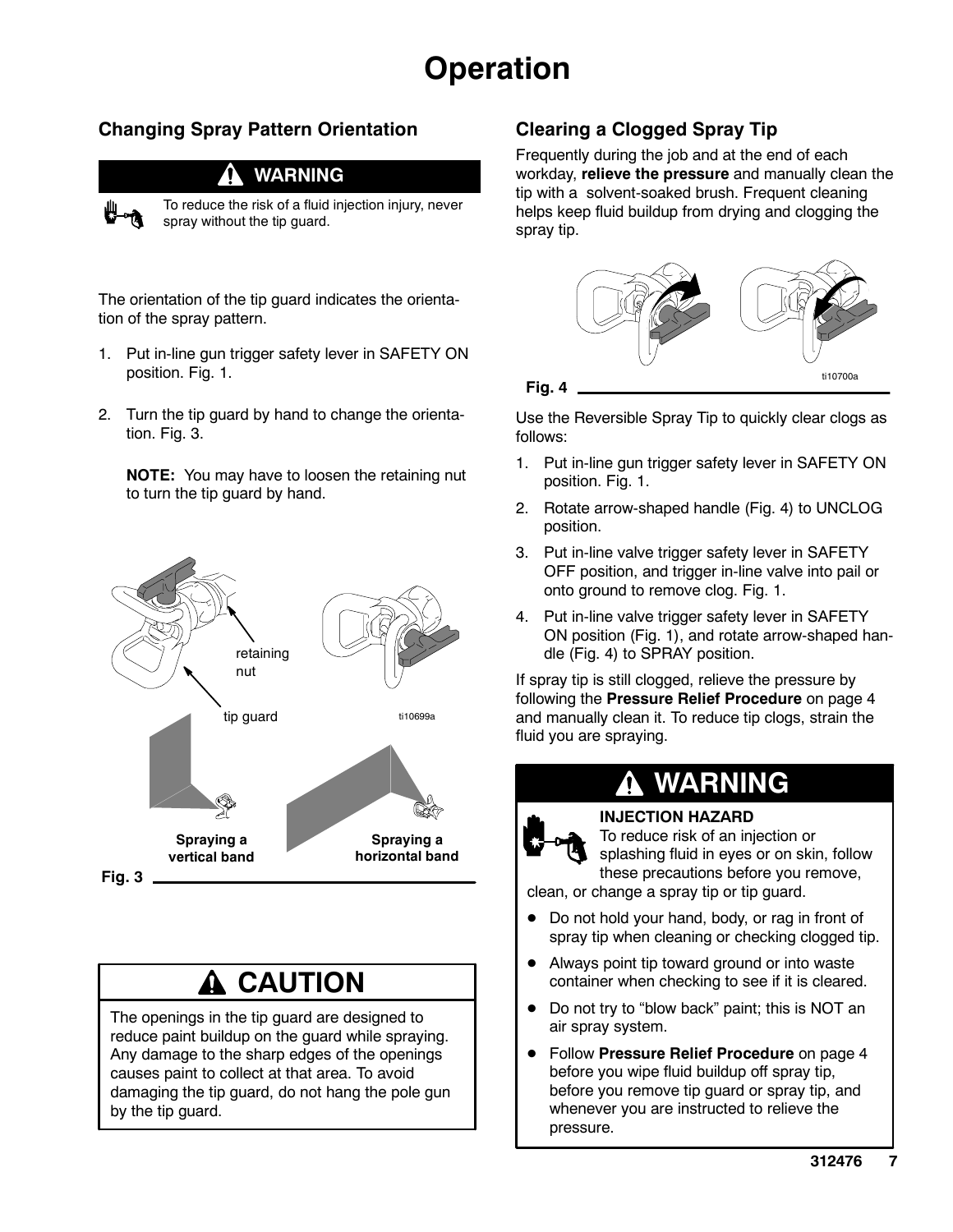### **Flushing the CleanShot Shut-Off Valve**

Rotate the spray valve knob counter-clockwise to the flush position (see Using the CleanShot Shut-Off **Valve** on page 6), and follow the **Flushing the In-Line Gun** procedure below.

### **Flushing the Contractor In-Line Gun**

Always flush the in-line valve thoroughly when you stop spraying for the day and before the fluid being sprayed can dry or set up in the system.

# **WARNING**

### **FIRE AND EXPLOSION HAZARD**

To reduce the risk of a serious injury from fluid injection, static sparking, or splashing fluid in the eyes on or the skin, follow these precautions when flushing:

- $\bullet$  Be sure entire system and flushing pails are properly grounded. See **Electrical Grounding** on page 5.
- $\bullet$  Remove spray tip.
- Use lowest possible fluid pressure.
- Maintain firm metal-to-metal contact between pole gun and pail during flushing.
- **Follow the Pressure Relief Procedure** on page 4 whenever you are instructed to relieve pressure.
- 1. Use a solvent that is compatible with wetted parts of pole gun, rest of system, and material being sprayed.
- 2. Follow flushing instructions for your spray system or pump.
- 3. If flushing with water, flush last with a rust inhibitor or Graco Pump Armor to protect the system from corrosion.
- 4. If necessary, disassemble pole gun and clean all passages thoroughly with a soft-bristled brush.

# $\mathbf{\Lambda}$  CAUTION

Do not soak the entire in-line valve in solvent. Prolonged exposure to solvent can ruin the packings.

### **Checking the Gun Diffuser Operation**

Check the diffuser operation weekly. The gun/diffuser/ seat (A) breaks up spray and reduces the risk of fluid injection when the tip is not installed. Perform the test below. If it fails, replace the entire Needle Kit, Part No. 218070. Diffuser/seats are not sold separately since the gun will leak if an old needle is used with a new diffuser/seat.

- 1. Follow **Pressure Relief Procedure** on page 4.
- 2. Remove the tip guard and spray tip.
- 3. Start the sprayer and adjust it to the lowest pressure.
- 4. Aim the gun into a grounded metal pail while holding it firmly to the pail. Trigger the gun. If the fluid emitted is not diffused into an irregular stream, replace the entire needle kit immediately.



**Fig. 5**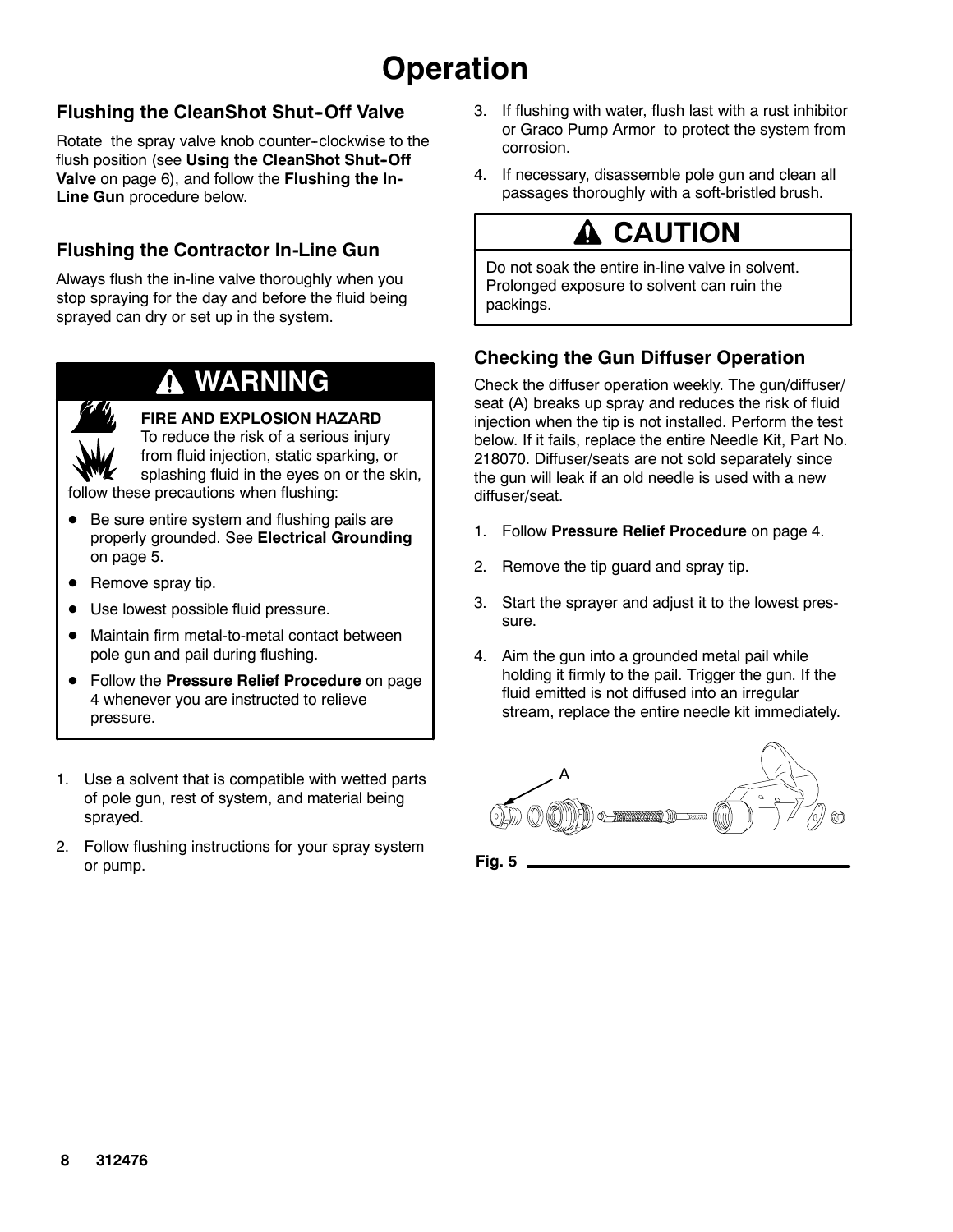### **Cleaning the Filter (Fig. 6)**

Clean the filter assembly (5) daily, as follows:

- 1. Follow **Pressure Relief Procedure** on page 4.
- 2. Push up on the trigger guard (3) and swing it away from the trigger (2).
- 3. Unscrew the gun handle (13) from the housing (11). Remove the filter and clean it in compatible solvent.
- 4. Apply lithium-base grease to the threads of the gun handle (13) and reassemble gun.

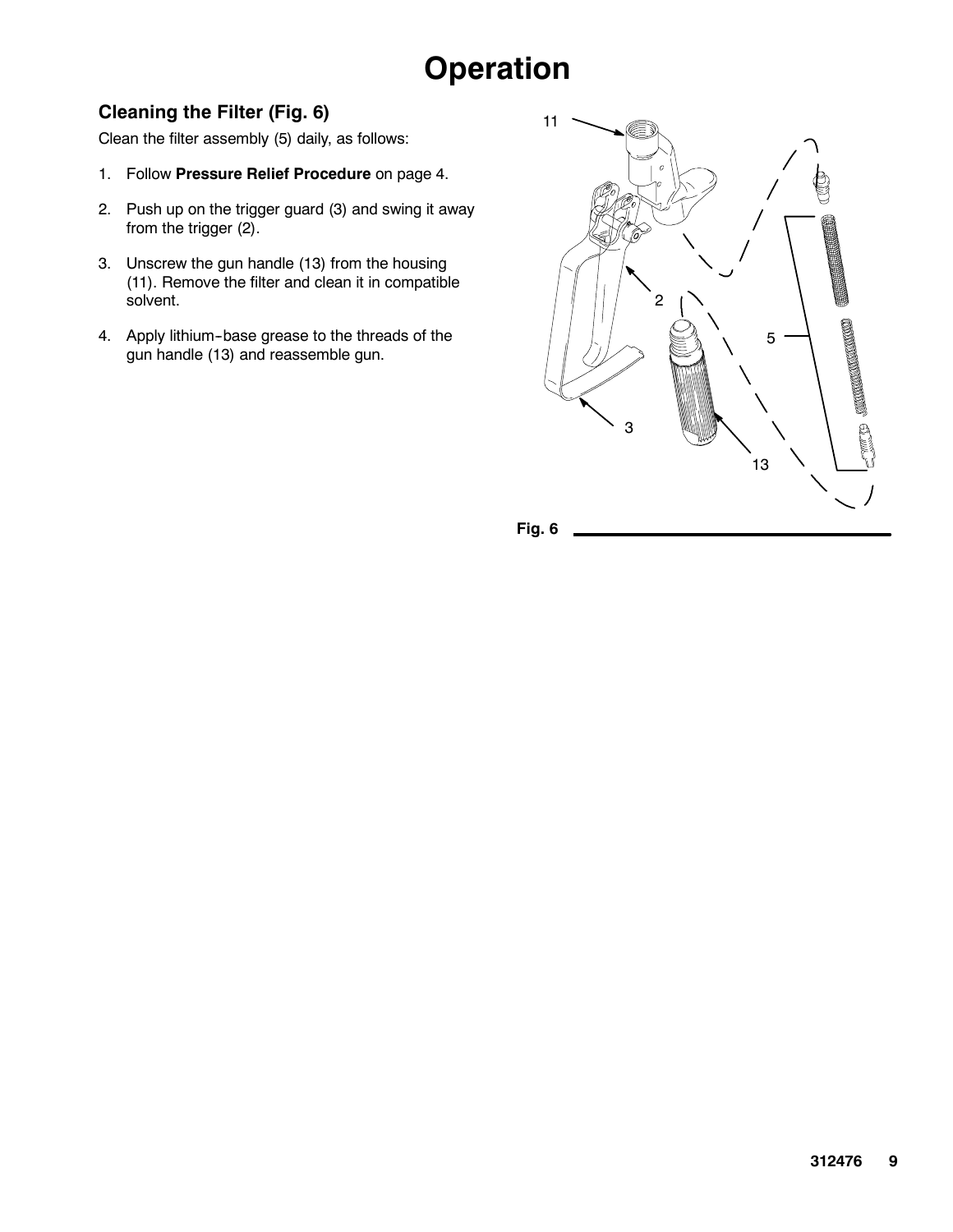# **Service**

### **Changing the Needle (Fig. 7)**

NOTE: Needle (C), diffuser/seat (A), gasket (B) and locknut (D) must be replaced together. They are included in Repair Kit 218070.



### **Disassembly**

- 1. Follow **Pressure Relief Procedure** on page 4.
- 2. Remove tip guard assembly.
- 3. Squeeze trigger while unscrewing diffuser/seat (A) and gasket (B).
- 4. Remove locknut (D) and bracket (10).
- 5. Tap rear of gun with a plastic mallet to push needle assembly out front.

### **Reassembly**

1. Guide threaded end of needle assembly into front of gun.

- 2. Install bracket (10) and locknut (D) loosely on threaded end of needle (C). Squeeze trigger to pull needle assembly (C) into gun body (11). Tighten locknut (D) as required to install needle (C).
- 3. Squeeze trigger while installing gasket (B) and diffuser/seat (A). Torque diffuser/seat to 26-32 ft-lb  $(35-43 \text{ N} \cdot \text{m})$ .
- 4. If gun handle (13) was removed, hand tighten into fluid housing (11). It should fit easily.
- 5. Adjust needle before using gun.
- 6. Be sure trigger guard and tip guard are installed before using gun.

### **Adjusting the Needle (Fig. 7)**

- 1. Engage gun safety latch.
- 2. Hold gun with nozzle straight up.
- 3. Remove trigger guard (3). (Fig. 6).
- 4. Hold your finger against trigger with light pressure. Using a 5/16-in, open-ended wrench, turn locknut (D) clockwise until you feel trigger depress slightly.
- 5. Turn adjusting nut 3/4 turn counter-clockwise.
- 6. Connect fluid hose. Install tip guard and prime the system. Trigger gun and release it. The fluid flow should stop immediately. Engage safety latch and try to trigger gun. **No fluid should flow.** If the gun fails either test, relieve pressure, disconnect hose and readjust needle.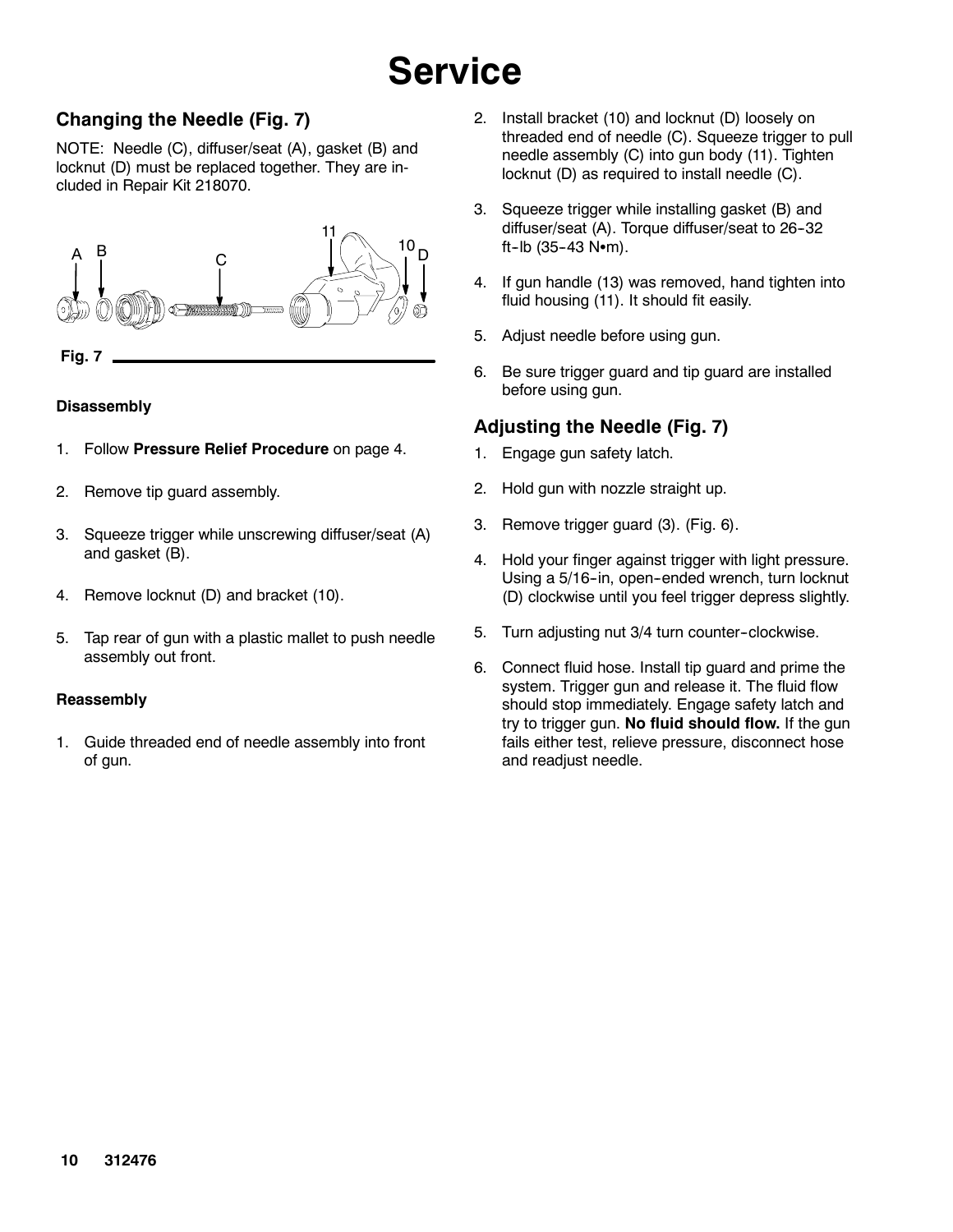# **Service**

### **Replacing the Swivel (Fig. 8)**

### **Disassembly**

- 1. Follow **Pressure Relief Procedure** on page 4.
- 2. Push up on trigger guard (3) and rotate trigger guard away from trigger (2).
- 3. Unscrew gun handle (13) from housing (11). Remove filter (5) and clean in compatible solvent.
- 4. Remove swivel (4), guard retainer (12) and cushion  $o$ -ring  $(14)$ .
- 5. Save guard retainer (12) and cushion o-ring (14).

### **Reassembly**

- 1. Clean internal thread of handle (13).
- 2. Install guard retainer (12), cushion o--ring (14) and swivel (4).
- 3. Apply PST pipe seal (included in Swivel Kit 238817) to external thread of swivel (4) that connects to handle (13).
- 4. Install swivel (4) into handle (13). Torque swivel to 250 in-lb.
- 5. Engage trigger guard (3) to retainer guard (12).

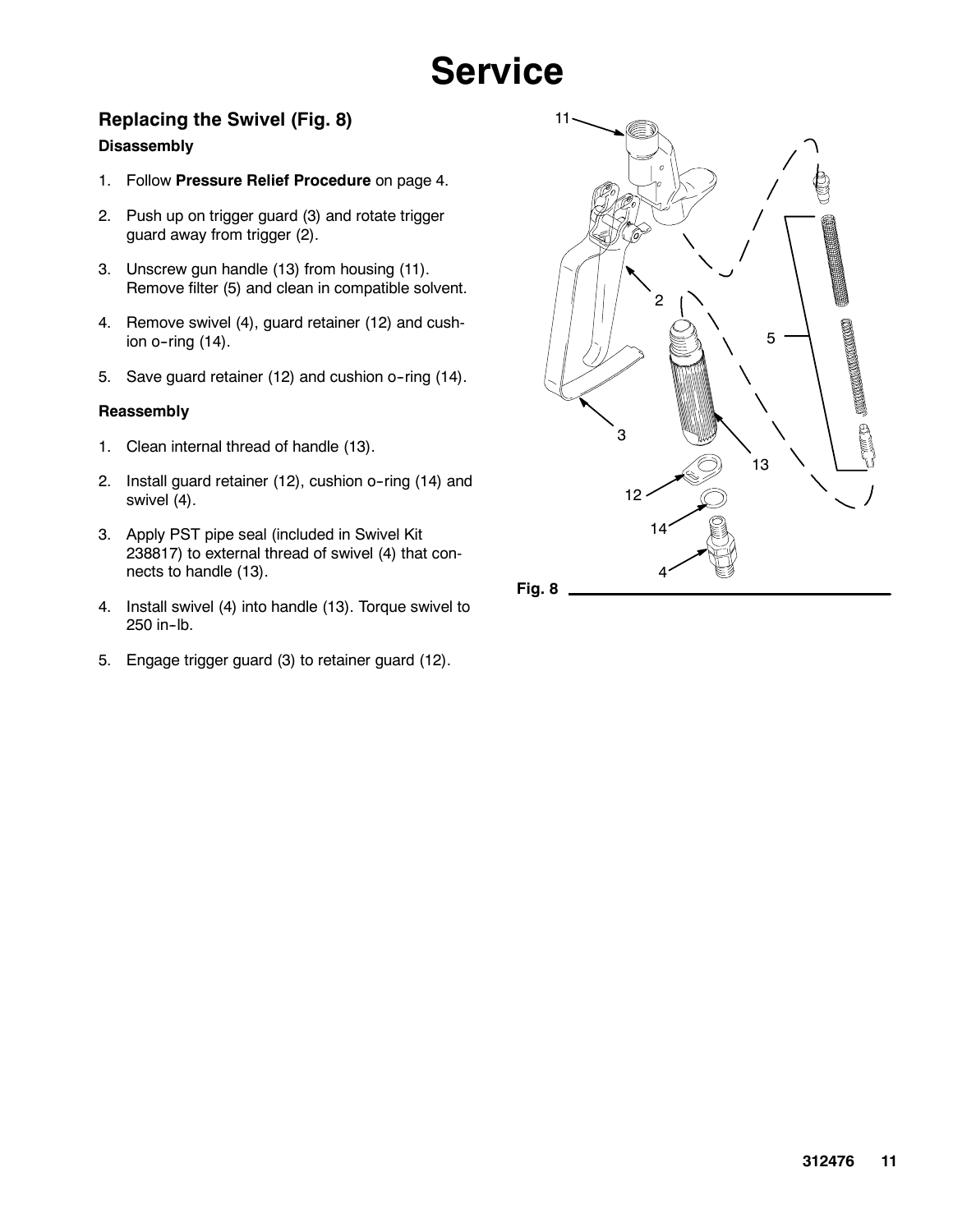# **Notes**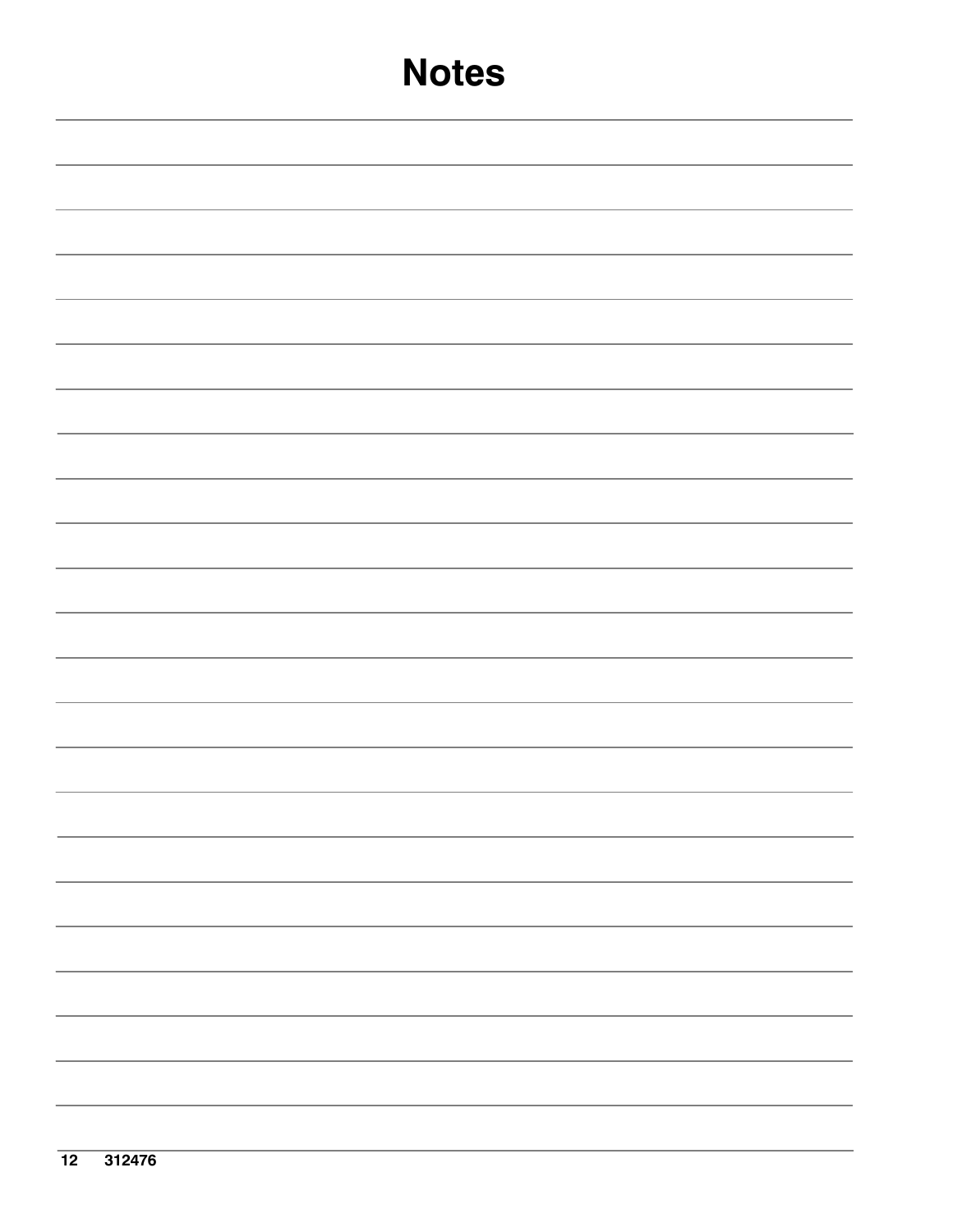# **Parts**

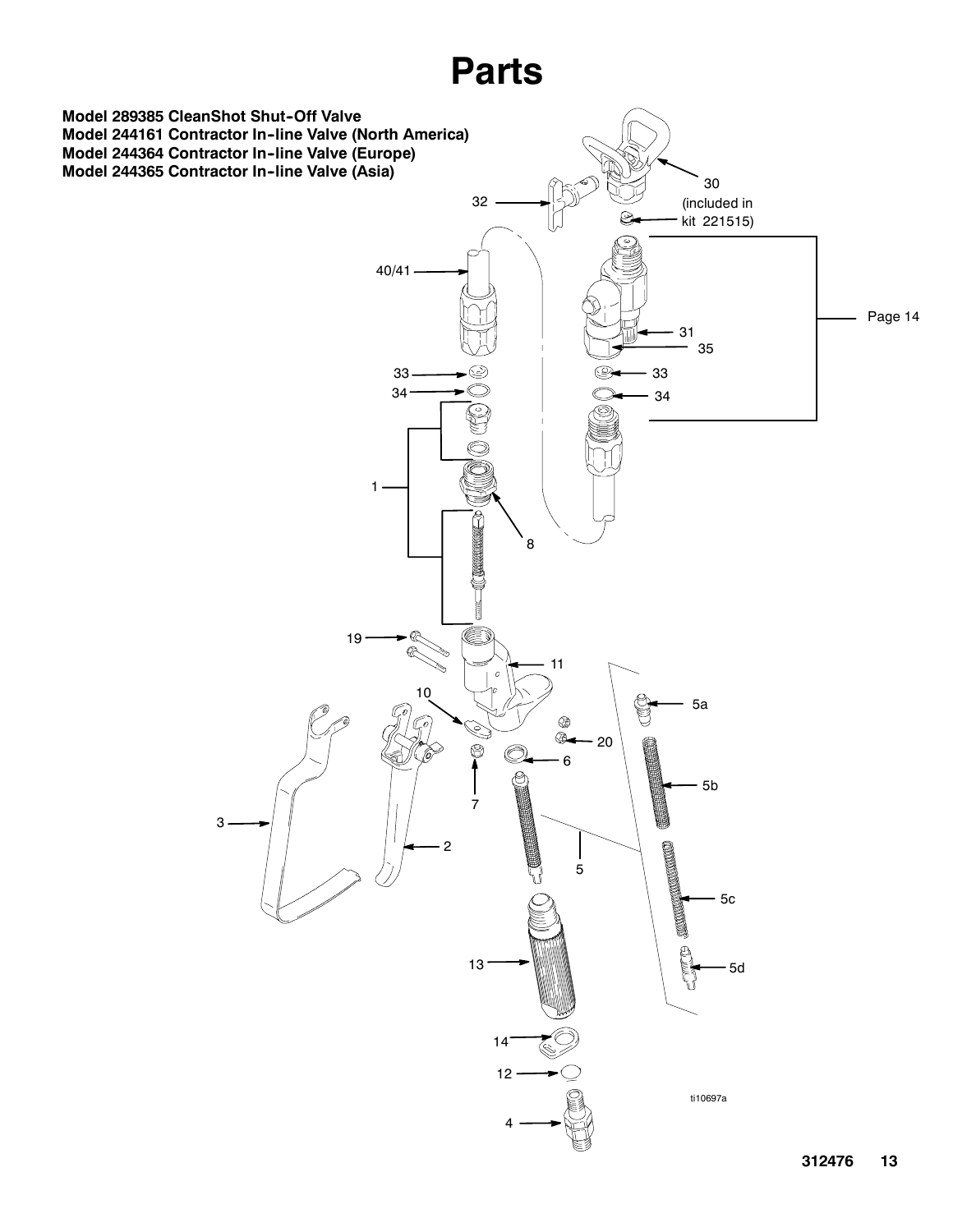

ti0947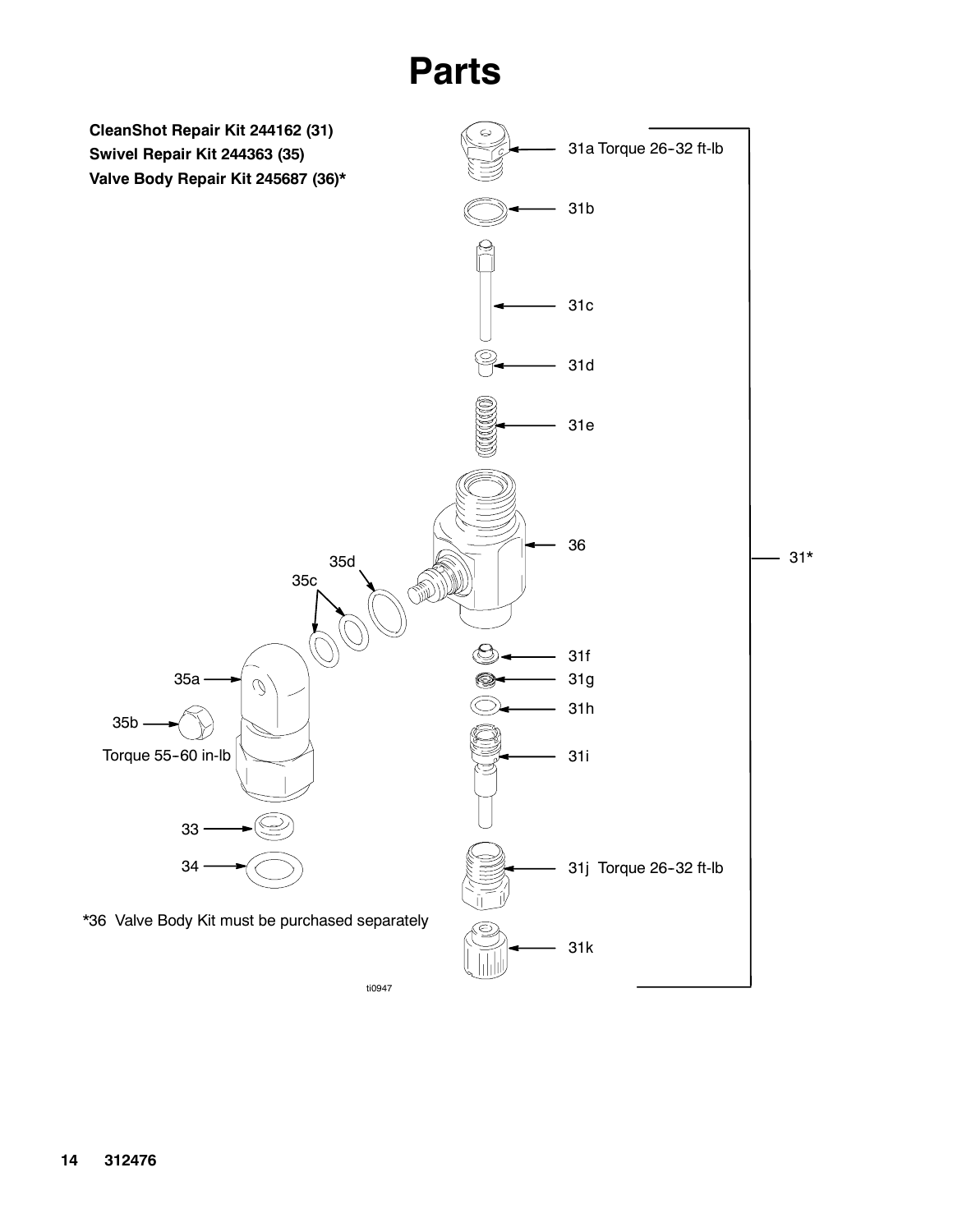# **Parts List**

### **Model 289385 CleanShot Shut-Off Valve Model 244161 Contractor In--line Valve (North America) Model 244364 Contractor In--line Valve (Europe) Model 244365 Contractor In--line Valve (Asia)**

| Ref.            |          |                                  |                | Ref.            |          |                                     |                |
|-----------------|----------|----------------------------------|----------------|-----------------|----------|-------------------------------------|----------------|
| No.             | Part No. | <b>Description</b>               | Qty.           | No.             | Part No. | <b>Description</b>                  | Qty.           |
| 1.              | 218070   | NEEDLE-DIFFUSER/SEAT KIT         |                | 30              | 237859   | RAC IV/5 Hand Tite Guard            |                |
| 2               | 244193   | TRIGGER, gun, inline             |                |                 |          | 7/8 in. (22 mm) thread              |                |
| 3               | 196869   | GUARD, trigger                   |                | 31              | 244162   | KIT, CleanShot repair               |                |
| 4               | 238817   | KIT, swivel 1                    |                |                 |          | includes parts 31a-31k              |                |
| 5 <sub>k</sub>  | 218131   | <b>FLUID FILTER ASSEMBLY</b>     |                | 31a             |          | SEAT, valve                         |                |
|                 |          | (standard 50 mesh) includes      |                | 31 <sub>b</sub> |          | <b>GASKET</b>                       |                |
|                 |          | replacement parts 5a, 5b, 5c, 5d |                | 31c             |          | RETAINER, ball                      |                |
| 5a              | 179722   | RETAINER, spring                 |                | 31d             |          | DAMPENER, spring                    |                |
| 5b              | 179731   | <b>ELEMENT, strainer</b>         |                | 31e             |          | SPRING, compression                 |                |
| 5c              | 179763   | SPRING, compression              |                | 31f             |          | GUIDE, spring                       |                |
| 5d              | 179750   | RETAINER, spring                 |                | 31g             |          | SEAL, u-cup                         |                |
| 6 <sub>k</sub>  | 179733   | SEAL, sleeve                     |                | 31h             |          | PACKING, o-ring                     |                |
| 7               | 107110   | <b>LOCKNUT</b>                   |                | 31 i            |          | RETAINER, u-cup                     |                |
| 8               | 197052   | ADAPTER, RAC                     |                | 31j             |          | CAP, end, u-cup                     |                |
| 10              | 197058   | <b>BRACKET, stem</b>             |                | 31k             |          | KNOB, valve                         |                |
| 11              | 197568   | HOUSING, fluid, locking (North   |                | $32 -$          | 221515   | TIP, spray, 515 0.015 in. (0.381mm) |                |
|                 |          | America/Asia)                    |                |                 |          | orafice; 10-12 in. (254-304.8 mm)   |                |
|                 | 196828   | HOUSING, fluid (Europe)          |                |                 |          | fan                                 |                |
| 12              | 113409   | RETAINER, guard                  |                | 33              | 162863   | GASKET, non-metallic                | 2              |
| 13              | 195788   | HANDLE, gun (North America/      |                | 34              | 120190   | PACKING, o-ring                     | $\overline{2}$ |
|                 |          | Europe)                          |                | 35              | 244363   | KIT, swivel repair (includes        |                |
|                 | 243393   | HANDLE, gun (Asia)               |                |                 |          | $35a - 35d$                         |                |
| 14              | 104938   | PACKING, o-ring                  |                | 35a             |          | SWIVEL, inlet assembly              |                |
| 19              | 177538   | STUD, trigger                    | 2              | 35 <sub>b</sub> |          | NUT, cap                            |                |
| 20              | 105334   | NUT, lock, hex                   | $\overline{2}$ | 35c             |          | PACKING, o-ring                     | 2              |
| $21 \triangle$  | 222385   | WARNING CARD (not shown)         |                | 35d             |          | PACKING, o-ring                     |                |
| 23 <sub>A</sub> | 187348   | COVER, warning                   |                | 36              | 245687   | KIT, Valve body                     |                |
|                 |          |                                  |                | 40●             | 244163   | 3-FOOT POLE                         |                |
|                 |          |                                  |                | $41\bullet$     | 244164   | 6-FOOT POLE                         |                |

Y *Replacement Danger and Warning labels, tags and cards are available at no cost.*

n *Keep these spare parts on hand to reduce down time.*

D *Part number provided for reference only. Not available as a replacement part.*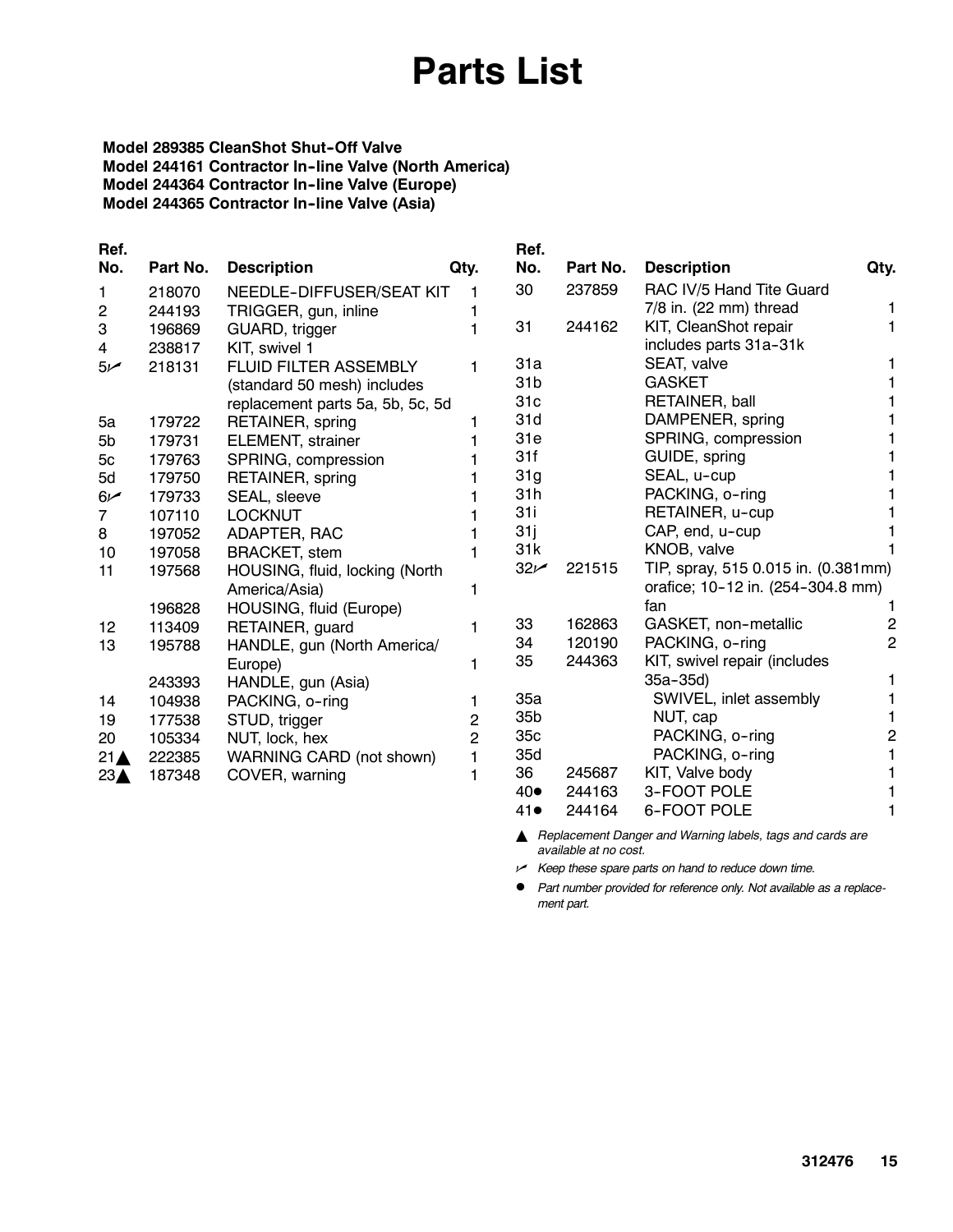# **Technical Data**

| Weight                                                                    |                                                                                                                    |
|---------------------------------------------------------------------------|--------------------------------------------------------------------------------------------------------------------|
|                                                                           |                                                                                                                    |
|                                                                           |                                                                                                                    |
| Sound data *                                                              |                                                                                                                    |
|                                                                           |                                                                                                                    |
|                                                                           |                                                                                                                    |
| per ISO 3744. Actual sound levels may vary with length of extension used. | * Measured while spraying waterbase paint - specific gravity 1.36 through a 517 tip at 3,000 psi (21 MPa, 207 bar) |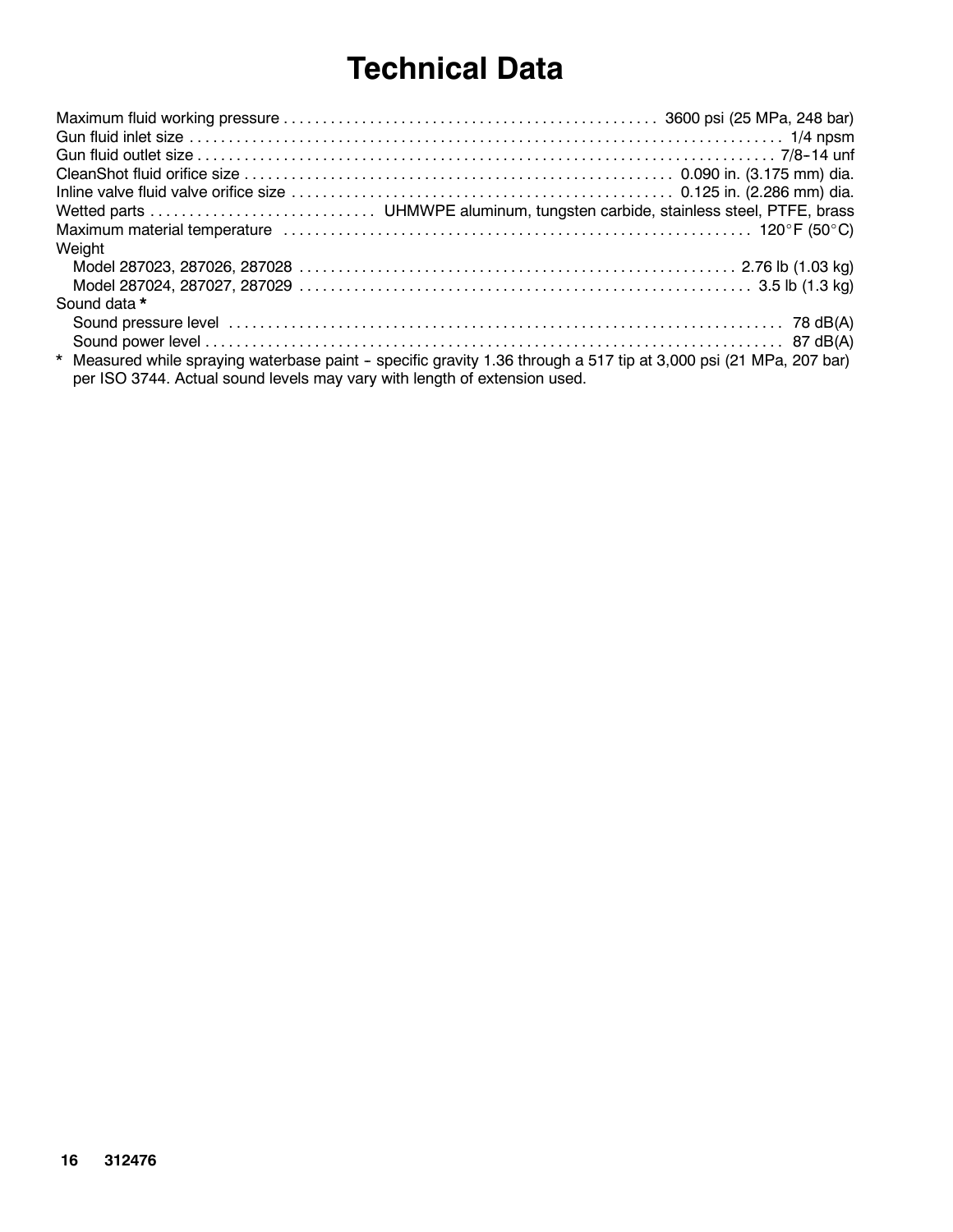# **Notes**

| - |
|---|
|   |